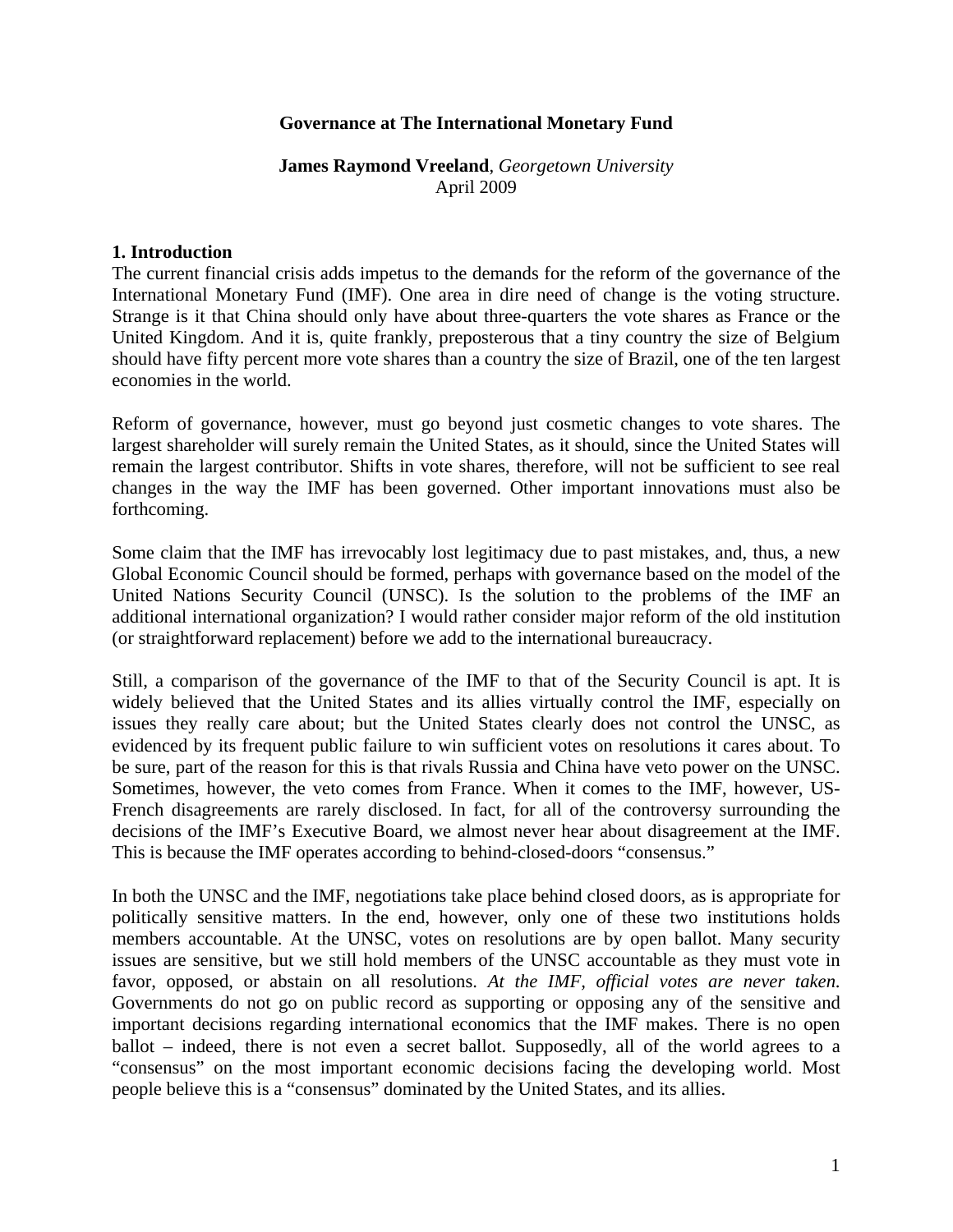Interestingly, setting aside the issue of the open ballot, the governance of the UNSC is inferior to that of the IMF in at least three other dimensions: (1) The IMF has better *regional* accountability for Executive Board members representing a group of countries. (2) The power structure at the IMF is more flexible and can accommodate changes in power relations across countries much easier than can the UNSC. (3) There is a greater diversity of voices and points of view at the IMF than at the UNSC. Both institutions grant greater say to their great power members, and both also require some support from the rest of the world. Yet, the "rest of the world" actually has a stronger voice – at least in formal voting terms – at the IMF than at the UNSC.

All of the advantages of IMF governance, however, are undermined by the lack of an open ballot. Accountability is stronger at the UNSC because voters around the world know how their governments vote on matters of global security. We are left in the dark when it comes to matters of international finance.

In what follows, I compare the governance structure of the IMF and the UNSC. To anticipate, I have four main points:

- (1) **Open Ballot Accountability**: The principal advantage of the Security Council model is that votes are by open ballot. At the IMF, all decisions are behind closed doors, and they usually do not even take actual votes, relying instead on "consensus." While sensitive negotiations should remain private, and a delay may be required before some votes are eventually announced, the members of the IMF executive board should be held to account.
- (2) **Representation and Regional Accountability**: Regional representatives should be selected by the region. Neither the Security Council nor the IMF has this quite right. The Security Council has designated regional representatives but gives the final say on filling the seats to the United Nations General Assembly not to the region. There are term limits, which further reduce incentives to represent the region. The IMF system is unstructured, so a country like Switzerland can (and does) end up representing Tajikistan, but at least there are no term limits, so representatives work hard to win reelection from their constituents. The IMF should continue to allow reelection, but should have designated regional representatives selected by the regions themselves. This would allow regional powers like Brazil, India, Japan, and South Africa to serve with continuity and regularity. Note that as long as the regional representative is elected by the region itself, the representatives can only be reelected if they act as good neighbors and pursue the interests of the majority in the region.
- (3) **Choosing the Great Powers**: The great powers on the Security Council were determined back at the end of World War II – for all time. The great powers on the IMF have evolved over time as changes in economic dominance has changed. The IMF system is superior. The problem is that "economic dominance" is partly defined by US interests because the United States has had a veto over changes to voting rights. Both systems thus suffer from obvious problems that should be addressed. In short, emerging market countries deserve more votes, and votes should be assigned according to an open, transparent process.
- (4) **Great Power and "Rest of the World" Support**: Finally, there is the question of voting rules and qualified majorities. The voting rules of the Security Council allow for true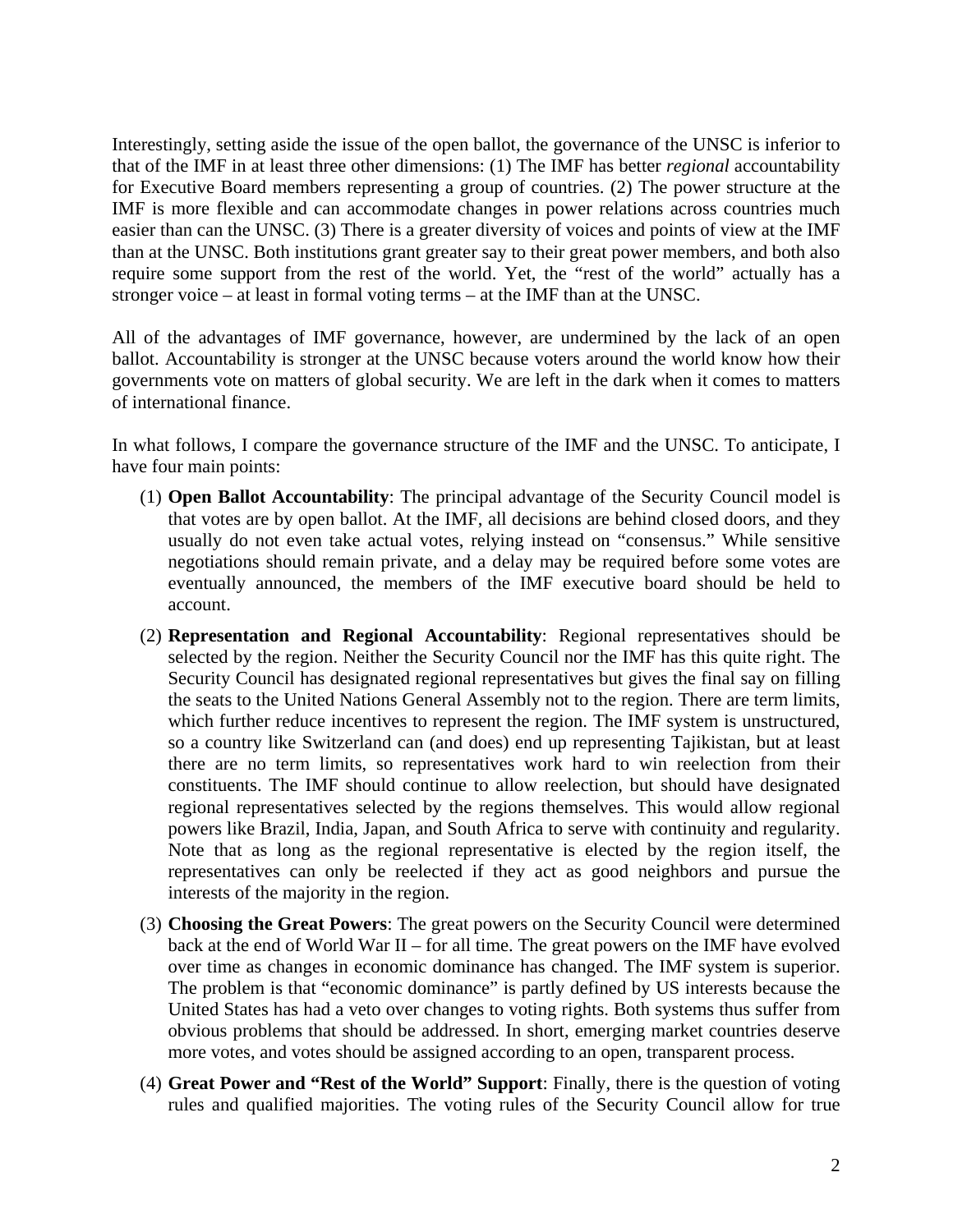domination by the great powers, while the IMF allows the rest of the world to have much more say (at least according to the formal voting rules). Whether one voting structure is preferable to the other depends. Great powers may be willing to provide more financial support if they are dominant, but the price is a muted voice from the rest of the world.

Below, I elaborate on these points. There are short sections on *Open Ballot Accountability*, *Representation and Regional Accountability*, *Choosing the Great Powers*, and *Great Power and "Rest of the World" Support*. The concluding section summarizes my suggestions.

# **2. Open ballots**

The major difference between the UNSC and the IMF is transparency in the voting process.

With the Security Council, votes are open ballot, taking place on the international stage. This is not to say that the Security Council holds no private negotiations. To the contrary, there is a private meeting room adjacent to the public meeting room where many sensitive negotiations take place and private information is shared. Often resolutions are entirely drafted by the P3 (United States, United Kingdom, and France), and disagreements are worked out behind closed doors. Candid, private discussions can be most conducive in working out tricky issues that would be impossible in public. In the end, however, resolutions are voted in public, so members can be held accountable.

By contrast, the IMF executive board does *everything* behind closed doors. There is a sophisticated system to allocate votes to each member, according to the size of the contribution each member makes – which in turn is designed to reflect the economic importance of each member. Yet, votes are not actually taken. As explained by the IMF,

The executive board rarely makes its decisions on the basis of formal voting, but relies on the formation of consensus among its members, a practice that minimizes confrontation on sensitive issues and promotes agreement on the decisions ultimately taken (Driscoll 1997: 9).

Many suspect that a system relying on "the formation of consensus" to "minimize confrontation" really allows a powerful country like the United States to exercise more power than its official vote share. Ironically, the "sense of the meeting" approach apparently came about in the early years of the Fund as a means for the US Executive Director "to exercise his power without convincing the rest of the Directors that discussion was futile because the US view would prevail" (Southard 1979, cited in Thacker 1999). It is reported that lengthier discussions in search of common ground did result. Some claim even today that the consensus approach allows small countries the opportunity to have influence well beyond their voting power because a carefully turned phrase may persuade powerful members.

The problem is that we simply do not know how the IMF makes decisions. The obscure decision-making process allows governments to exploit the IMF to do political "dirty work" (Vaubel 1996) – powerful governments have been known to funnel IMF loans to strategically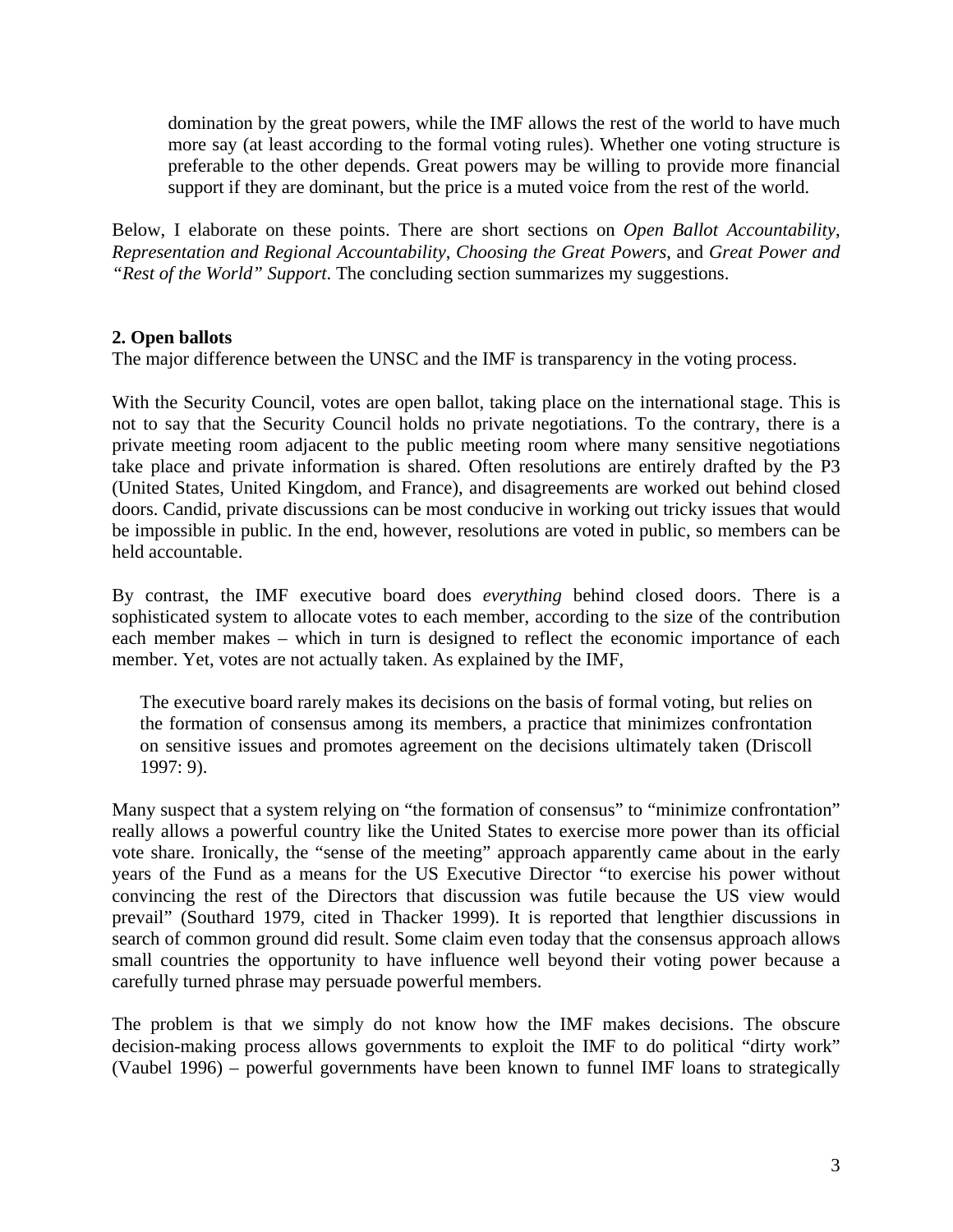important countries, while recipients of IMF loans use the obscure IMF lending process to pursue partial reforms that protect elite constituencies.

*The IMF should introduce an open ballot*. To be clear, I support behind closed doors negotiations. Regarding certain decisions, such as devaluations, votes should remain secret until action has been taken. A delay on releasing votes may be appropriate – along the lines followed by some central banks. But in the end, the IMF Executive Board should be held to account with Directors going on record with their support, opposition, or ambivalence.

### **3. Representation and accountability**

The IMF is often criticized because it does not afford representation to developing and emerging market countries. Yet, in terms of regional representation, the IMF is better than the Security Council.

Representativeness is certainly built into the Security Council. On one hand, the five countries considered most important for international peace and security have permanent seats and have veto power. On the other hand, there are ten temporary seats assigned to specific regions - three for Africa, two for Asia, two for Latin America, one for Eastern Europe, and two for Western Europe and Others (e.g., Australia). Countries are elected from these regions to serve for two years (limited) at a time.

Resolutions must receive no vetoes and nine affirmative votes. The logic of this structure is that resolutions only pass if the great powers agree (or at least not disagree – abstentions are allowed), and they also require some support from the rest of the world (at least four additional votes beyond the permanent five, more if there are abstentions).

This structure gives the resolutions of the Security Council great legitimacy: great power approval along with some support from the rest of the world (see Hurd 2007).

The problem is that there are no mechanisms for accountability. To be blunt, the incentive structure is all wrong due to two institutional features: (1) regional representatives are elected by the General Assembly, and (2) regional representatives face term limits.

Election to the Security Council is by two-thirds majority of the General Assembly. So, even though countries are supposed to "represent" their region, the regions does not select their representatives. To be sure, the spirit of the Council is to allow regions to choose, and when a region nominates just one country for a seat, it is usually respected. But sometimes more than one country runs – countries can self-nominate. In these cases, it is the rest of the world, not the region, who chooses the winner. So, to win election, a government must curry favor with countries outside of its region.

More importantly, however, governments have no incentive to serve as true "representatives" (either for their regions or for the rest of the world) because they cannot be reelected. Most countries serve on the Security Council less than once every ten years. So governments have little incentive to do a good job while serving. As a result, their votes may be bought. Susan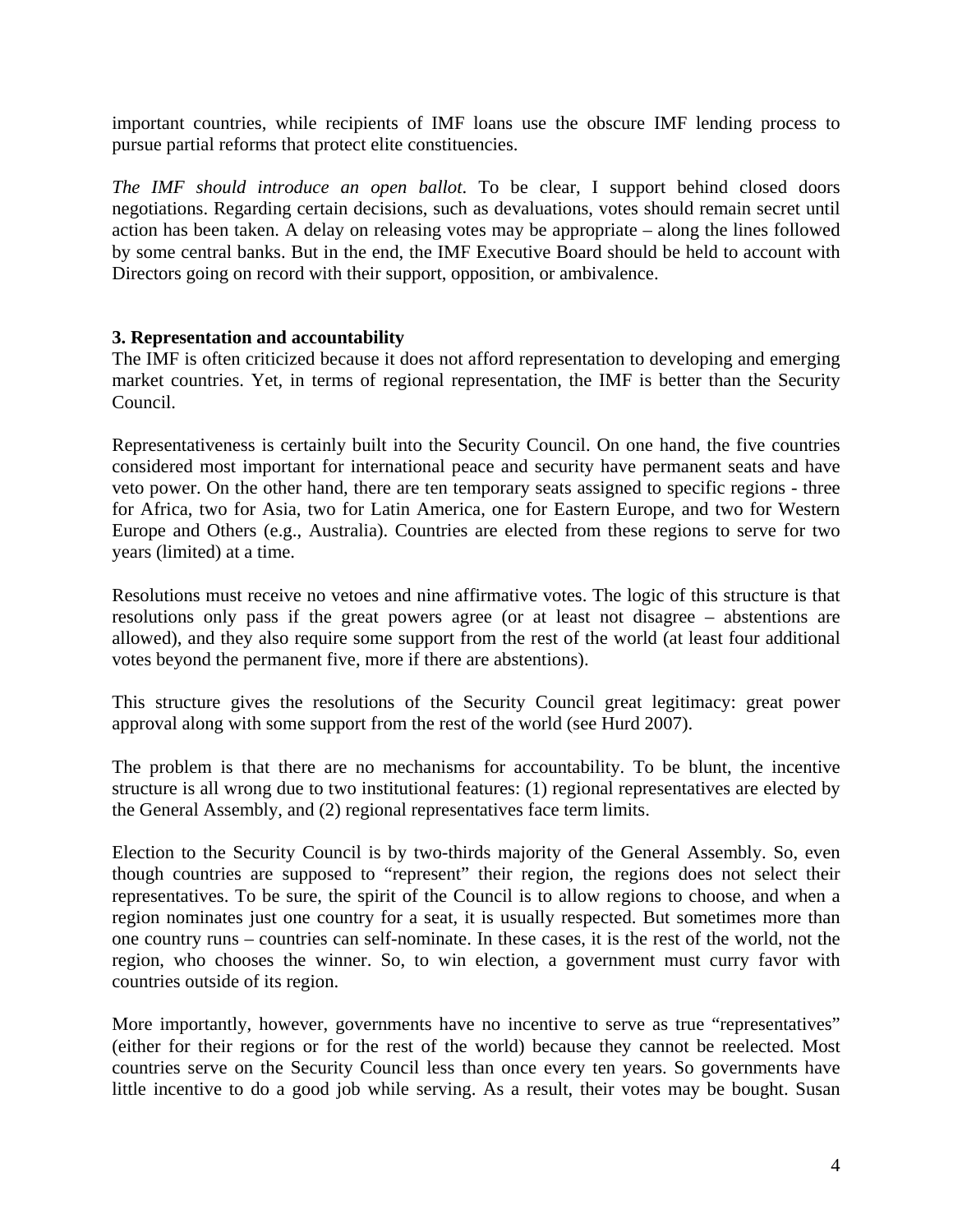Rose-Ackerman (1999), an expert on corruption, has proposed that politicians are most susceptible to corruption when the probability of reelection is either so high that they can get away with anything, or so low that they cannot be reelected no matter what. With term-limits, reelection is an impossibility, so governments simply have little reason to do what would be necessary to win votes again. In other words, they do not have an incentive to vote the way other countries in their region would like. Perhaps as a result of these short time horizons, Security Council votes have been bought with direct foreign aid (Kuziemko and Werker 2006, Thompson 2006). Sometimes governments actually obfuscate the process by going through other international institutions – governments serving on the UNSC are actually more likely to receive World Bank and IMF programs (Dreher et al. 2008, 2009).

At the IMF, the Executive Board has 24 members, and the five most important members – as determined by contributions – have appointed seats. The nineteen remaining seats are filled through weighted elections with, again, votes pegged to economic importance.

The problem with the IMF's "regional representatives" is that the process is unstructured. In practice, countries group by region. But this is not written, and there are exceptions. I call these holes the "Swiss problem":

Since the late 1990s, Switzerland has catered the favor of a group of newly independent Eastern European and Central Asian states, winning enough votes to secure a seat on the Executive Board. It may be preferable to have designated regional representatives. This would guarantee that the Executive Directors come from the region they represent.

Note, however, that even in the case of the Swiss Executive Director, the incentives are such that the Director is attentive to his constituents. Because Switzerland cares about having a seat on the Executive Board, they cater their IMF representation (and bilateral aid) to the countries it represents.<sup>1</sup> This is because the each Executive Director is directly elected by the countries he<sup>2</sup> is supposed to represent and depends on those votes for reelection.

*Regional representatives come from clearly defined regions; they should be elected by the region; and they should be eligible for reelection*. This structure not only provides the proper incentives for some kind of meaningful representation, it also builds flexibility into the system to accommodate rising regional powers. Presumably, a regional power should be able to win election more often than a smaller, weaker country. This allows the governance to reflect changing power dynamics over time. Importantly, however, the election and reelection of a regional power relies on winning the votes of other countries in the region. So rather than promoting domination by a regional power, the incentives are structured to promote cooperation and good regional relations in order for a country to serve as the regional representative.

### **4. Choosing the great powers**

The major problems in assigning votes at the IMF are the lack of transparency in the process and the veto power of the United States. The system does, however, have some desirable features. At

<sup>&</sup>lt;sup>1</sup> Currently, Azerbaijan, Kyrgyz Republic, Poland, Republic of Serbia, Tajikistan, Turkmenistan, and Uzbekistan.<br><sup>2</sup> Thou era noarly always man

<sup>&</sup>lt;sup>2</sup> They are nearly always men.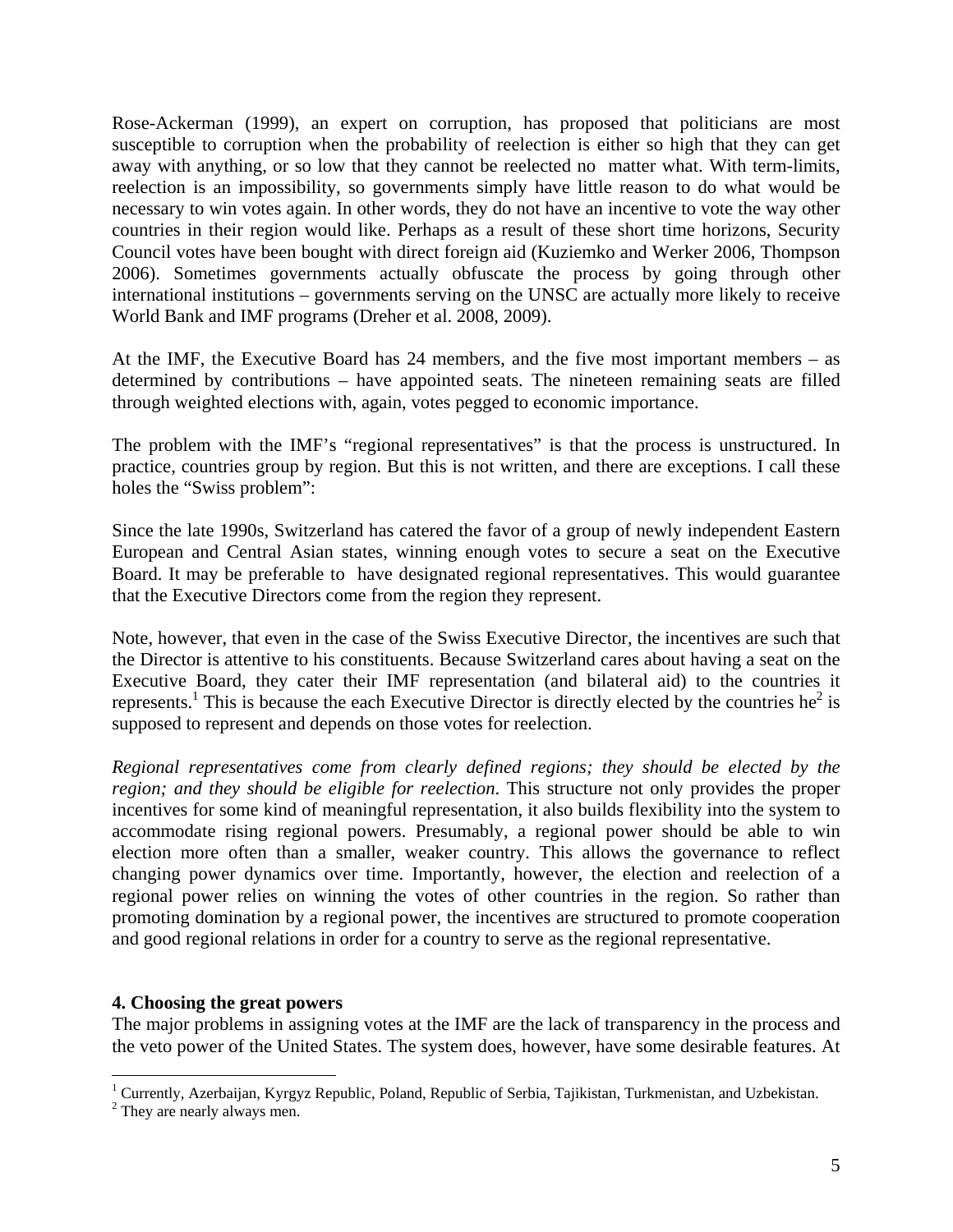least in principle, flexibility is built in, so that representation can change to reflect global power dynamics.

The great powers on the Security Council are the victors from World War II: the United States, the United Kingdom, France, China, and Russia. These were once the most relevant powers for peace and security. As they are permanent, they have not changed, and attempts to add emerging powers such as Japan, Germany, India, and Brazil have been unsuccessful. The rigidity of the system dooms the Security Council to becoming less and less relevant as new military powers emerge.

The IMF also has five top members who get appointed seats on the Executive Boards. They do not wield veto-power like the great powers on the Security Council, and they are not permanent. On the IMF, for example, there have been changes over time:

- From 1946 to 1958, the appointed Directors were from the United States, the United Kingdom, *China*, France and *India*.
- In 1959 and 1960, a sixth Director was appointed by *Canada*.
- From 1961 to 1968, the appointed Directors were from the United States, the United Kingdom, France, Germany, and *India*.
- From 1969 to 1970, a sixth Director was appointed by *Italy*.
- Finally, starting in 1971, the top five members that appoint Directors today emerged, as Japan joined the United States, the United Kingdom, France, and Germany. *India* was able to appoint a sixth Director in 1971 and 1972, and *Saudi Arabia* was able to appoint a sixth Director from 1979 to 1992. Otherwise the top five have remained the same for over 30 years.

In addition to the appointed directors, some countries have enough votes to elect a Director singlehandedly, such as Russia and China currently.

The flexibility of the IMF system has allowed the institution to adapt to rising and declining economic powers, ensuring that the top members are the most relevant. The problem with the system is its lack of transparency.

As mentioned above, voting power is determined by contributions to the institutions. This is a good thing in that it gives a greater say to countries who contribute more, but some countries would gladly contribute more but are prevented.

Roughly, the contributions to the IMF is determined by economic variables like GDP and measures of trade and exchange. A formula is used to get the process started. But then the numbers can be adjusted by the current Executive Board. Because an 85 percent majority is required for changes in contributions, the United States has de factor veto power with about 17 percent of the votes.

The United States gets close to the results it wants by principally weighting the votes according to Gross Domestic Product measured nominally. If the IMF were to switch to using GDP measured in terms of purchasing power parity, the voting shares of many countries would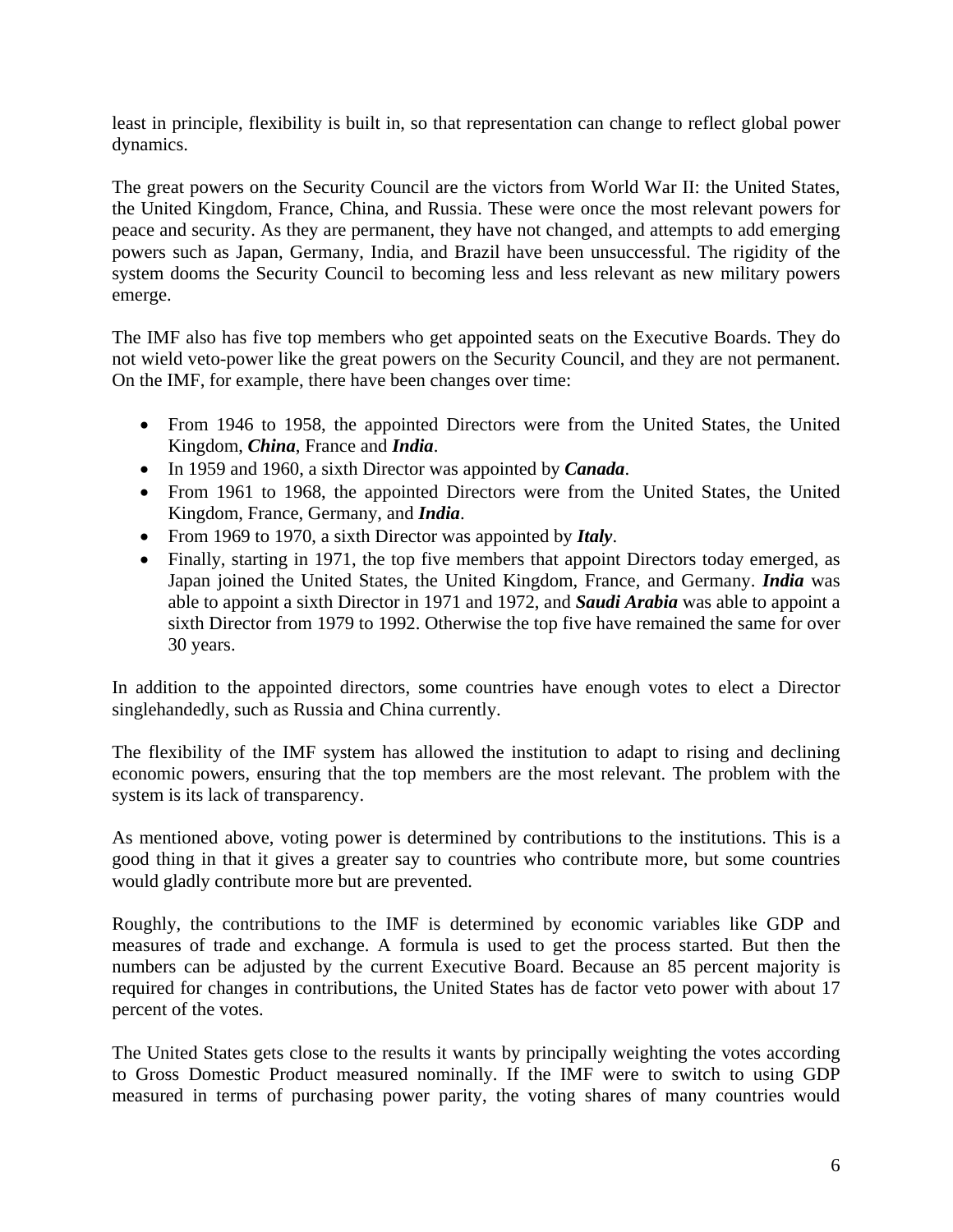dramatically change. The major shareholder's votes would not change very much – the US would still have the most voting power by far. But smaller industrialized countries, such as those in Western Europe, would have their vote shares cut dramatically. The windfall would go to emerging market countries. China, for example, would have nearly double the votes of Japan – instead of the other way around, which is the way it is currently. Belgium would have less than one third of the votes that Brazil would have – presently Belgium has fifty percent more votes than Brazil.

So, while the flexibility of the IMF system of governance is preferable to the permanence of the Security Council, neither is ideal. *Vote shares at the IMF should be determined transparently using measures calculated by disinterested parties*. 3

## **5. Qualified majorities**

 $\overline{a}$ 

Both the Security Council and the IMF have voting systems that favor great powers. There is legitimacy in this: for action to be taken, there must be great power approval along with some support from the rest of the world. What is interesting is that the IMF requires much more support from the rest of the world than the Security Council.

Voting at the Security Council is highly skewed in favor of the great powers. The veto power that the top five members possess make them pivotal in breaking all resolutions. The chances that one of the regional representatives is pivotal in either making or breaking a resolution are slim. Using a method of calculating voting power where all possible combinations of voters are considered and checking the frequency with which a member's votes are pivotal in making, breaking and blocking majority coalitions, Barry O'Neill (1996) shows that the great powers on the Security Council have more than 98 percent of the voting power. The regional representatives are pivotal in less than two percent of possible voting coalitions.

Veto power at the IMF is reserved for changes in voting power and appointment of the Managing Director, which both require 85 percent majorities, giving the United States de factor veto power. Otherwise, decisions are taken by a simple majority rule, according to the weighted votes. Since votes are weighted by economic power, this still gives the stronger economic powers more say than the rest of the world, but some support is still required from the rest of the world – much more so than on the Security Council. Using vote shares from the late 1990s, I calculated the voting power (as opposed to the vote share) of the top five members of the IMF to be about 60 percent if they vote as a block. So, in a worst case scenario, where the top members vote as a block and the rest of the world does not, the cumulative voting power of the rest of the world is still about 40 percent. Since the late 1990s, more vote shares have gone to the rest of the world, so the system has become even more representational. The problem, as laid out above, is that votes are never formally taken.

Should the IMF change its majority rule system? The answer depends on the role the IMF is expected to play in the global economy. If the IMF is to have an advisory role and mainly

 $3$  The downside of a PPP measure is, of course, that it would not provide the same incentives for contributions to the system for certain countries on the margins. Perhaps an average of the two measures would provide a good compromise.